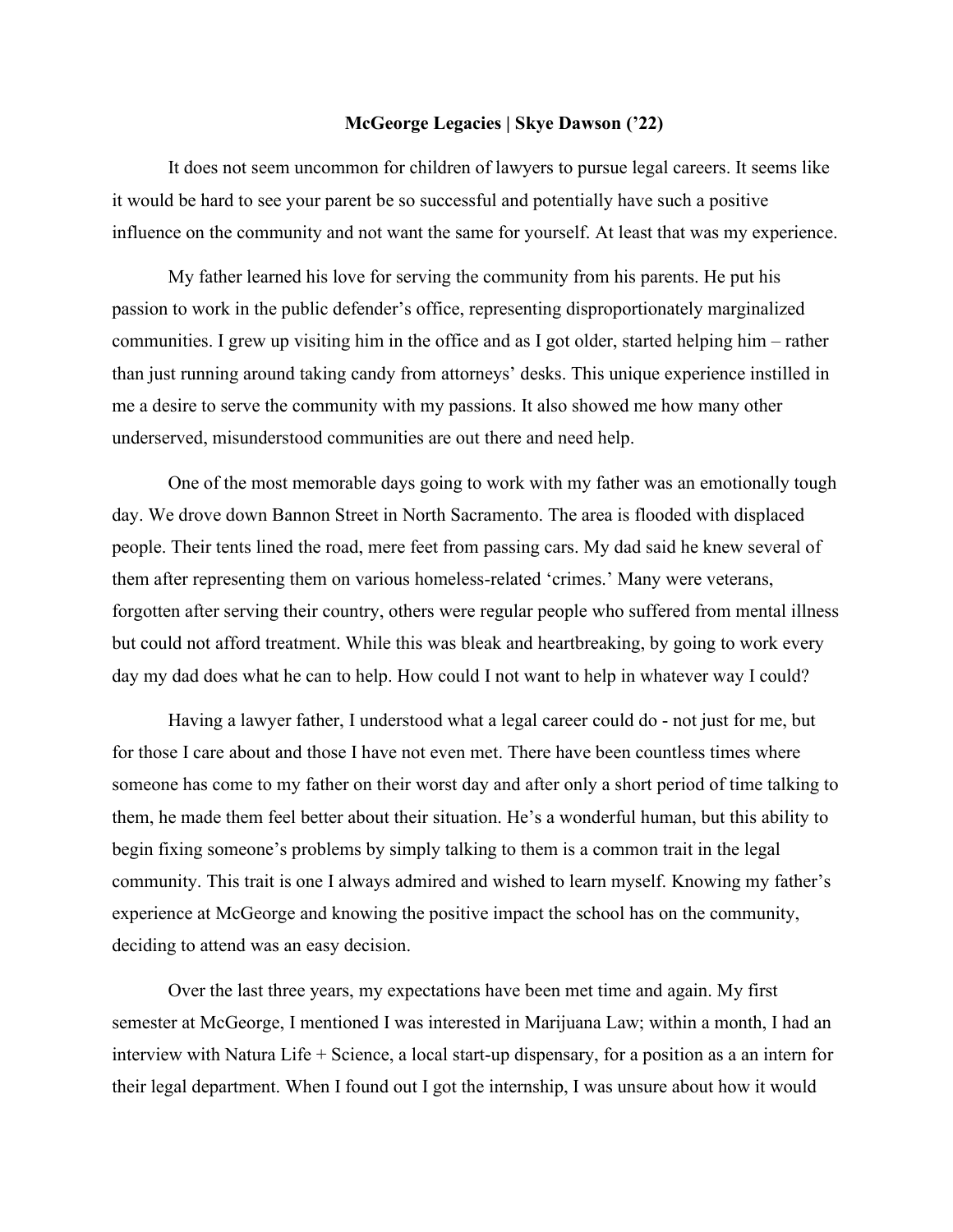align with my goals to serve the community. I did not know I could serve the community while working for a business. I started working and fell in love with many of the projects I worked on. One project struck home: the dispensary wanted to help advocate for marginalized communities, particularly veterans and minorities charged with cannabis related offenses that have now been decriminalized. Working on this project, I researched cannabis related arrests for minorities compared to other ethnicities and how other cities had expunged these types of charges outside of court. I even put the dispensary in contact with a local lobbyist group looking for a cannabis company to partner with. COVID-19 halted the plans, but I discovered my passion for cannabis advocacy relating to both business regulations and criminal justice.

Working with my dad, I learned that criminal defense was not in my future. However, the aspects I enjoyed while working with and watching my dad, I have begun to seek out in other areas of law. I have discovered a passion for Marijuana Law, but in such a niche form. I hope to better the community by tackling the racism and injustices associated with marijuana, and use my legal abilities to empower the communities disproportionately harmed by the war on drugs.

This rather specific niche is essentially only possible because I already knew what I could be, and I had a model to see what community service looks like. It seems odd to say but, my dad's career showed me what creates crime and poverty and how society has mishandled mental illness and marijuana use. My passion for Marijuana Law and serving the public has led me to this point. While at McGeorge, I have taken courses that incorporate Marijuana Law into their curriculum such as Bioethics: Life and Death and Health Law. These courses, while not focused on cannabis, touch on the role cannabis plays in their fields. Additionally, in my final semester, I am taking Marijuana Law. I look forward to diving deeper into the history, regulation, and potential for growth within the industry. I hope to take the knowledge I have and will acquire to further my future career: advocating for comprehensive marijuana regulation, complete and immediate expungement of all possession and sale of marijuana convictions, and providing career and educational opportunities for those whose records have been expunged.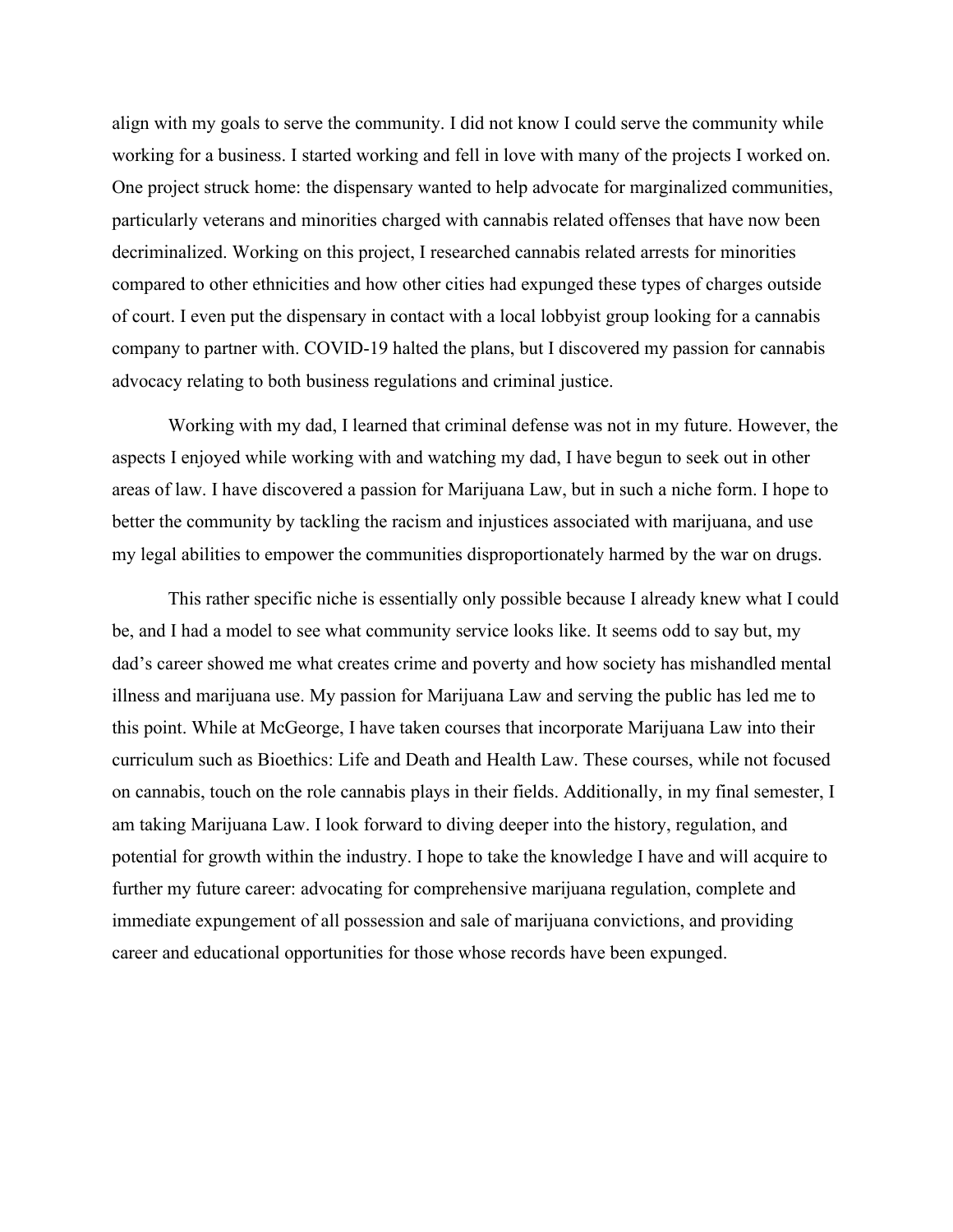## **McGeorge Legacies | Norman Dawson ('93)**

I started at McGeorge as an evening student in 1989. My daughter started her law school career at McGeorge 30 years later, to the day.

I was a night student because I wanted to get work experience during the day. Back then, the night division was much larger than it is today. That first week, Dean Schaber met with my class and said, "Look to your left and to your right, one of those folks won't be here next year." I thought he was talking to me. Right then I vowed to study much harder than I did in college. Sadly, for others, Dean Schaber was right. My class started with nearly 100 evening students and ended with 63.

I actually enjoyed law school classes. I was one of youngest people in the evening division and I quickly met older friends. They took me in and made me feel like I was part of a special group. They advised on studying, life, employment, and relationships during law school. Those friendships, and a very understanding spouse, were how I was able to finish law school and pass the Bar.

Late in my first year, I met Assistant Public Defender, Tommy Clinkenbeard (a McGeorge alum). I met Tommy through a strange McGeorge connection. I was hired as a student intern with the "Small Claims Advisor's Office." That was an office run by McGeorge' s Community Service Clinic. Professor Kathleen Friedrich oversaw it. In those days the Small Claims Court was in the county building at 827 I Street. The Public Defender's Office was in that building and I met Tommy in the cafeteria. I wanted to be a litigator and Tommy was one of the best. He became a mentor. He checked in on me every few weeks and kept me apprised of potential internships in his office. When I became eligible to for certification, I applied for the first open Public Defender internship. I was hired as a full-time intern in August of 1991. From that day, I was hooked. I have been here ever since. Thank you, Tommy!

In my first months as an intern, I touted our office to other students and soon several of my friends were hired as well. We loved working together during the day and then going to classes together at night. Because of our schedules and the growing bond between us, we did everything together. When we passed the Bar we were all sworn in together by Judge Stephen Porter, the father of my classmate and colleague, Nancy Porter. Within a few months, our entire